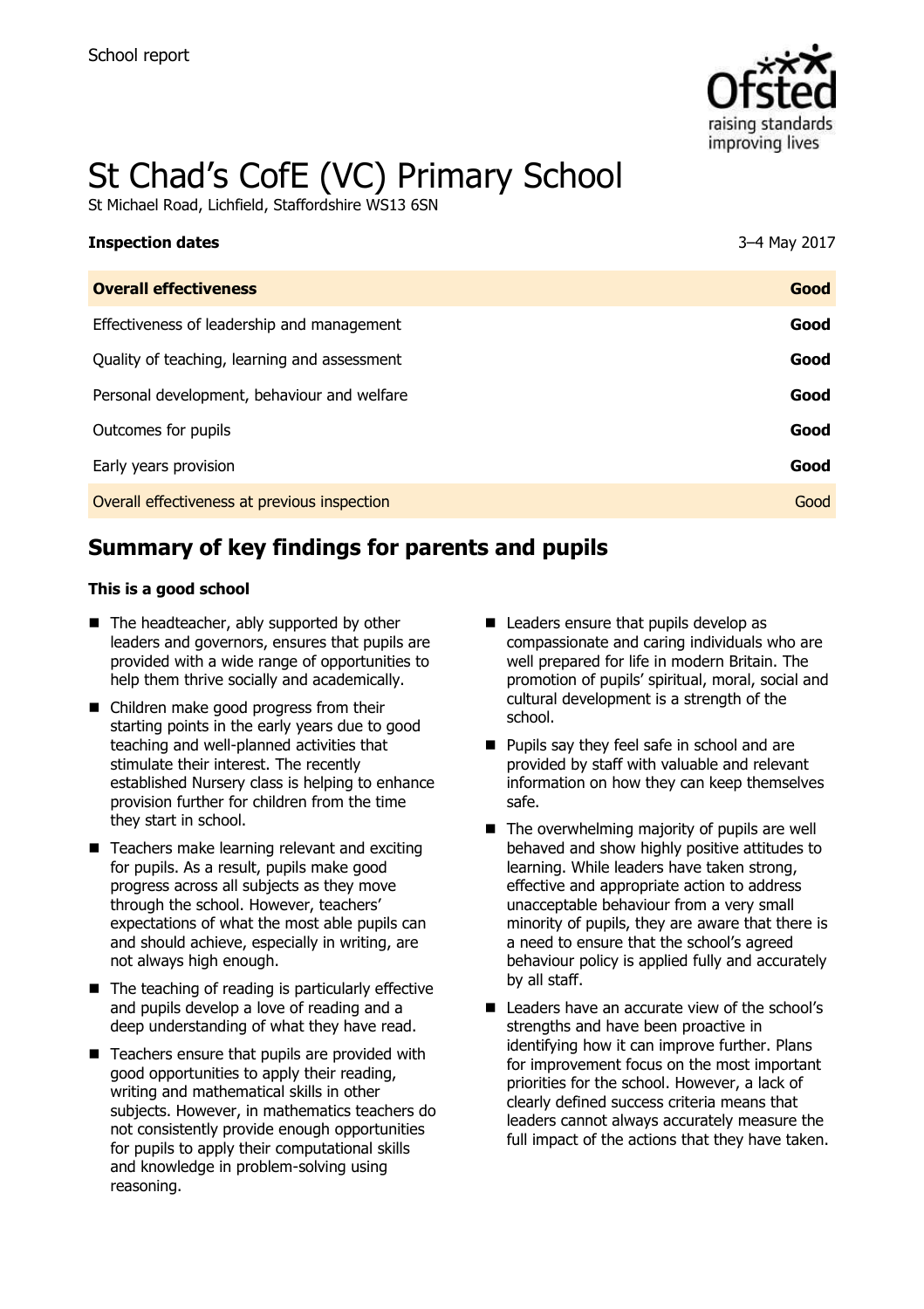

# **Full report**

### **What does the school need to do to improve further?**

- $\blacksquare$  Further improve the quality of teaching so that all pupils, especially the most able, make rapid rates of progress and more achieve greater depth in their learning by:
	- ensuring that teachers provide pupils with sufficient opportunities to apply maths computational skills in problem solving using reasoning
	- ensuring that all teachers have sufficiently high expectations of all pupils and set tasks that are challenging and well matched to pupils abilities, especially in writing.
- Ensure that all staff use agreed school approaches to address and improve any inappropriate behaviour shown by a very small minority of pupils.
- Further improve leadership and management by ensuring that plans for improvement contain clearly defined success criteria.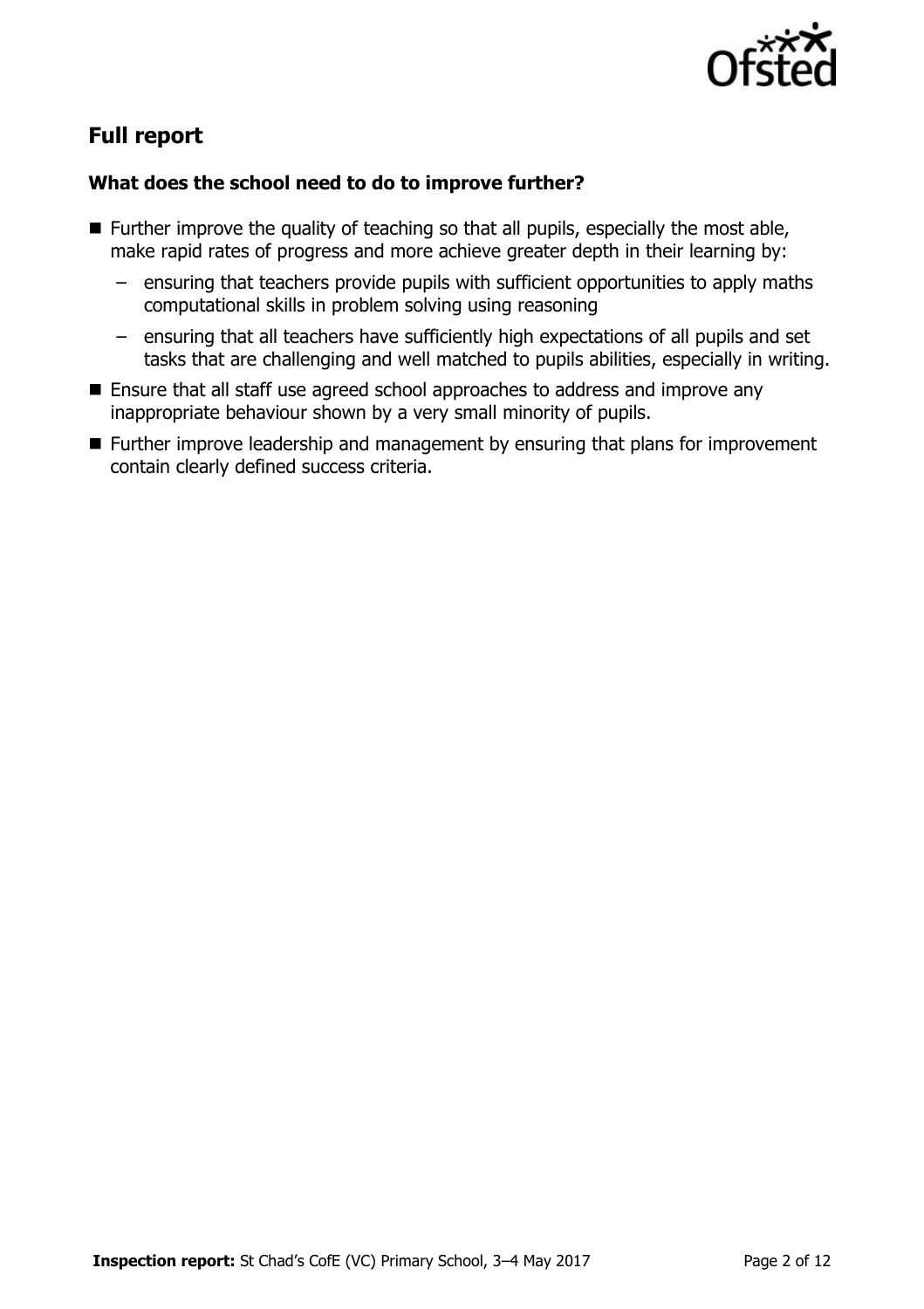

# **Inspection judgements**

### **Effectiveness of leadership and management Good**

- The headteacher has successfully ensured that the school's mantra of `Achieve through Belief' is at the heart of all the work of St Chad's CofE Primary School. She has high expectations of what each pupil is capable of achieving and has been resolute in ensuring that all staff share and are committed to the same high standards. She is well supported by the deputy headteacher and other leaders in school. Leaders are encouraged to identify how best practice, both within school and at other schools, can be used to support teachers and other staff in their ongoing professional development.
- All teachers undertake leadership roles and are actively involved in monitoring and evaluating the quality of teaching and learning within their area of responsibility. Leaders undertake regular observations of lessons, scrutiny of pupils' work and analysis of the assessment information that they gather about pupils' attainment and progress. They use this information well to identify where extra support is needed for individuals or groups of pupils, and this helps to ensure that pupils do not fall behind in their learning.
- Leaders set challenging performance targets for teachers, based on the needs of the school and the individual. These targets are closely linked to the professional standards for teachers. Where teaching has not been sufficiently effective, leaders have taken strong and incisive action to bring about the necessary improvements.
- The additional pupil premium funding that the school receives is used very effectively to support the small number of disadvantaged pupils. The deputy headteacher has carried out a review of the provision for these pupils and, as a result, has made changes in the way that additional support is provided. Teaching assistants and other adults are allocated to provide specific interventions and the effectiveness of this work is analysed closely to ensure that it has the best possible impact.
- The curriculum has been well planned to ensure that there is appropriate breadth and balance across all subjects and to capture pupils' interest and engagement. The thematic approach is delivered through termly and half-termly topics based on a series of questions, such as, 'Were the Vikings Always Victorious and Vicious?' and 'What Makes the Earth Angry?' Pupils' learning is supported and enhanced well through trips and visits, including to Lichfield Cathedral and Compton Verney Viking village.
- **Pupils appreciate and benefit from the good range of extra-curricular activities that** they have access to, including after-school clubs for Lego, cookery, drama and dance. The after-school choir is well attended and has participated successfully in a Young Voices performance in Birmingham.
- The primary sports funding is used effectively to develop teachers' confidence and skills in teaching this aspect of the curriculum and to broaden the range of physical activities available to the pupils. This has resulted in a greater number of pupils regularly taking part in sports activities, including tennis, karate, and handball. Parents are kept well informed about the developments in physical education through the termly newsletter that the leader has introduced this year.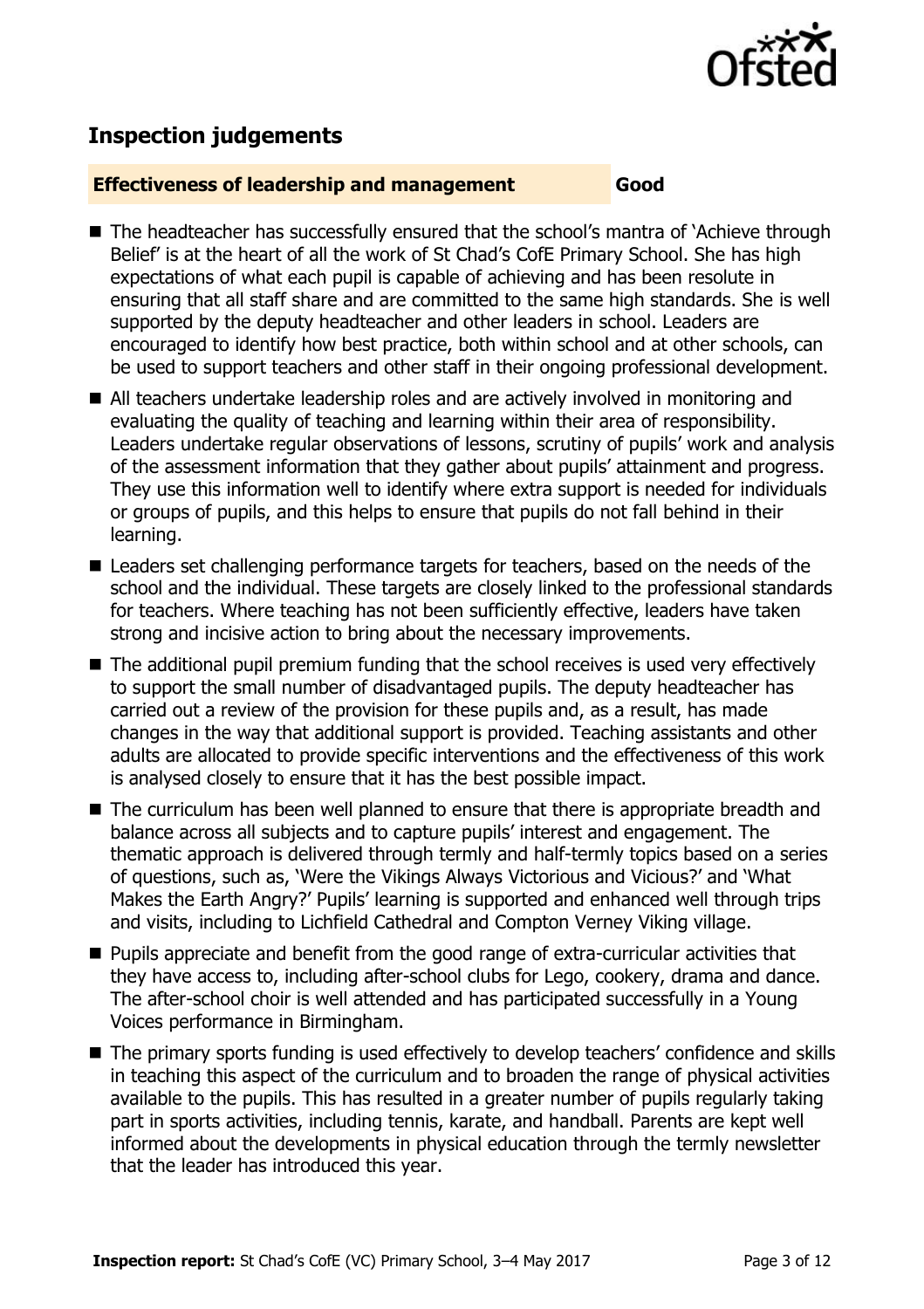

- The leadership of provision for pupils who have special educational needs and/or disabilities is good and helps to ensure that these pupils can fully access their learning. The additional funding is used to provide additional support from trained teaching assistants and an intervention teacher. Links with outside agencies, including autism support and behaviour support, are used well to work with individual pupils and provide advice to staff. Parents are kept well informed about the support that is available to their children, including through workshops related to specific needs such as autism. Parents have also been involved in developing a 'Parent/carer guide to inclusion at St Chad's'.
- The promotion of pupils' spiritual, moral, social and cultural development is particularly strong and helps to prepare pupils for their future lives within society. Pupils participate regularly in 'international days' that have widened their understanding of other countries, both within Europe and across the world. Leaders have been proactive in ensuring that pupils develop a depth of understanding of different faiths and beliefs beyond the Christian ethos of the school, including through a bi-annual visit to the 'Faith Trail' in Derby.
- The very large majority of parents are positive about the work that the school does with their children. Parents who spoke to inspectors during the inspection all believed that their children were well taught and well cared for. While a very small minority of parents who responded to the online questionnaire expressed some concerns, evidence gathered during the inspection indicated that school leaders had taken appropriate action to address the issues raised.
- School improvement plans are detailed and focus on appropriate and relevant priorities. However, leaders recognise that the lack of sharply defined success criteria limits their capacity to measure the full impact of the actions that they are taking.

### **Governance of the school**

- Governors have a good understanding of the strengths of the school and know where it can still improve further. The changes that governors have made to their organisational structure means that meetings are used more productively and all governors have an accurate view of the work of the school.
- Governors have effective systems in place for monitoring and evaluation. Governors receive regular, detailed reports on pupils' progress and use this information to ask searching questions of school leaders. They use external information to compare how pupils are doing against other schools. They are well informed about the use and impact of the additional funding that is available to the school, and are knowledgeable about the improvements in outcomes of disadvantaged pupils.
- Governors were proactive in identifying the benefits that the introduction of a nursery could have for the school and have taken difficult but appropriate decisions to ensure that there would be sufficient funding to enable high-quality provision to be implemented. Governors have ensured that they have kept themselves abreast of developments in the nursery, both through visits and reports from school leaders.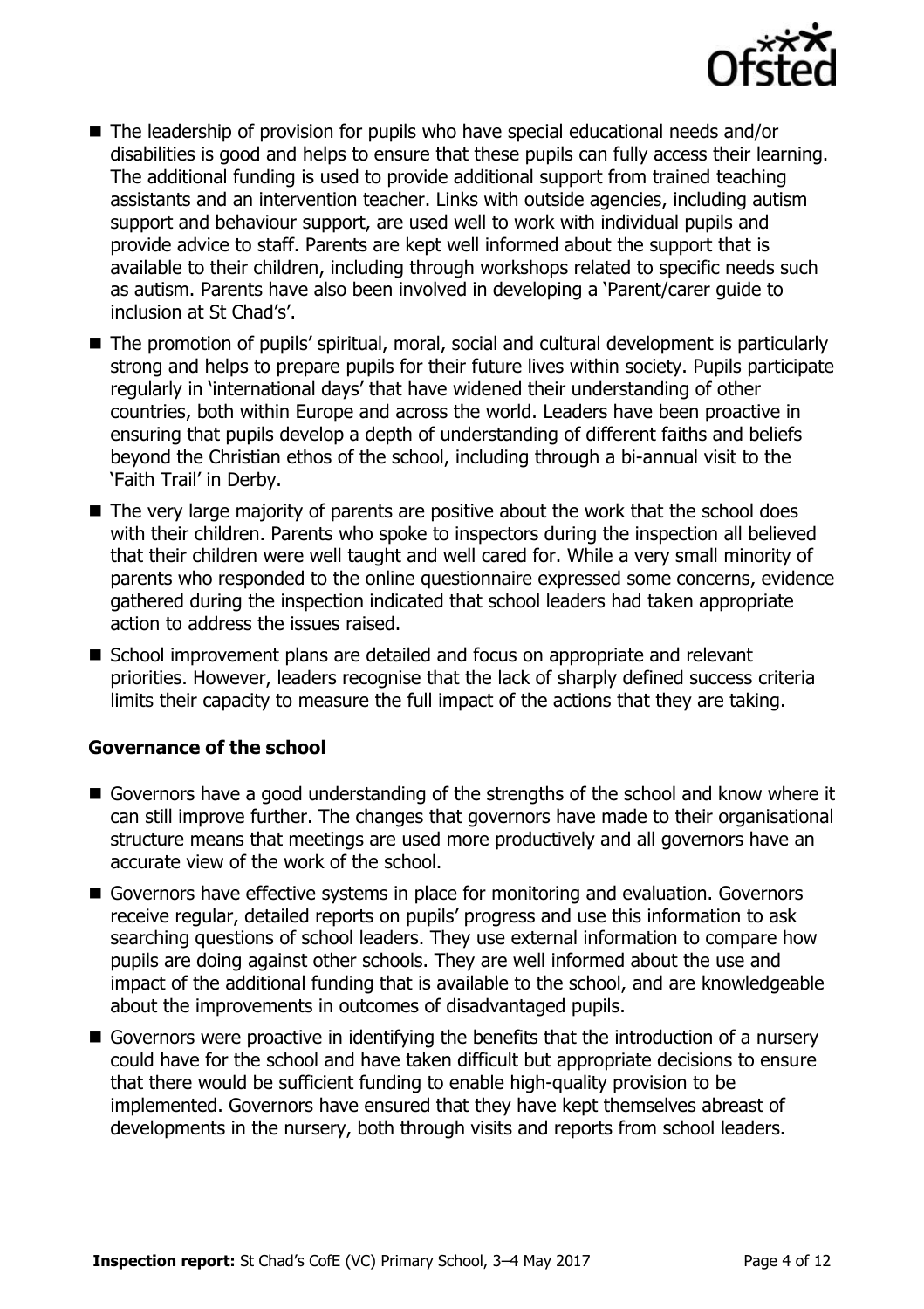

### **Safeguarding**

- The arrangements for safeguarding are effective.
- There is a strong culture of collective and shared responsibility for safeguarding at St Chad's CofE Primary. Leaders have ensured that all staff are well trained and fully understand the processes for identifying and reporting any concerns. A number of staff are trained to the higher level and are consequently in a strong position to deal with any safeguarding incidents that arise, alongside the headteacher who is the designated safeguarding lead.
- There are robust recruitment systems in place to ensure that staff appointed to the school do not pose any risk to pupils. Newly appointed staff receive detailed information on the school's safeguarding policies and procedures as part of their induction. Checks on visitors to the school are rigorous and access to the school building is well controlled.
- **Pupils are well supported in keeping themselves safe. Pupils understand the importance** of keeping passwords secure when using the internet and not giving out personal information.

### **Quality of teaching, learning and assessment Good**

- Teachers have good subject knowledge and use this effectively to plan lessons that are interesting and relevant to the pupils. Relationships between adults and pupils are based on mutual respect and, as a result, pupils work hard and take pride in their work.
- Teachers' assessment of pupils' work is regular, thorough and is used to plan work that is matched to the different abilities of pupils in the class. Teachers work alongside each other and with staff from other schools to check the accuracy and validity of their assessments.
- Teaching assistants provide valuable support, especially to pupils who have special educational needs and/or disabilities. They provide clear instructions and break tasks down into small stages so that pupils are fully able to understand what they need to do and then to undertake the activities themselves.
- Teachers use questioning well, both to assess pupils' understanding and as a means of developing pupils' communication skills. Teachers pose questions that require pupils to consider their answers and to think deeply about their response.
- The teaching of reading is particularly strong. Teachers and teaching assistants receive regular training in the use of phonics and apply this knowledge well in lessons with the younger pupils. This ensures that pupils have a secure knowledge of the sounds that letters make in words and can blend the sounds to read with increasing fluency. Pupils are encouraged to read regularly and this aspect of learning is regarded as a core part of the homework that pupils are expected to undertake. Adults read interesting and age-appropriate books and stories to pupils and this helps to engender a love of reading that pupils retain as they move through the school.
- Teachers ensure that they plan and create good opportunities for pupils to apply their reading, writing and mathematical skills in other subjects such as science and history.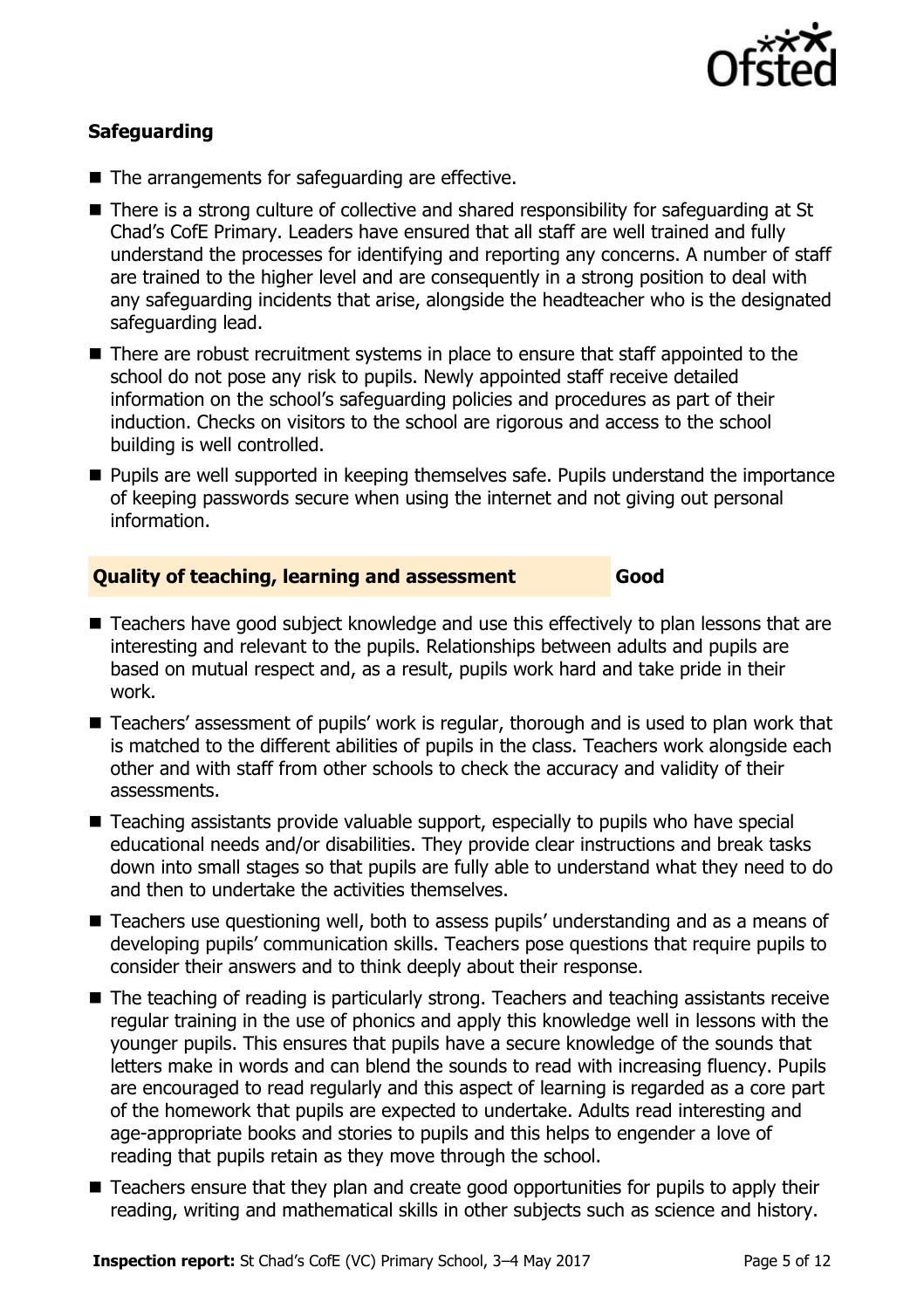

Whole-school science weeks enable pupils to make predictions and to undertake practical investigative work.

- Teachers ensure that pupils develop a secure knowledge of computational skills, such as multiplication and subtraction, and subject knowledge in areas such as fractions and decimals in mathematics. However, opportunities for pupils to apply these skills in problem-solving using reasoning are not consistent across all classes and this impacts on some pupils' depth of understanding.
- While all teachers expect pupils to apply themselves fully to their work, not all teachers have sufficiently high expectations of what the most able pupils can and should achieve. This is particularly the case in writing, where the tasks set for the most able pupils are not always sufficiently challenging. This was borne out by the comments of some of these pupils who said that occasionally they found their work too easy.

### **Personal development, behaviour and welfare Good**

### **Personal development and welfare**

- The school's work to promote pupils' personal development and welfare is good.
- **Pupils are polite, courteous and cooperate well with each other and with adults. They** are appreciative of the opportunities that they have to take on responsibility and recognise that these are beneficial both to themselves as individuals and to the wider community. An example of this is the code of conduct for visitors that the school council devised.
- **Pupils are well supported as citizens of modern Britain. They undertake debates each** term linked to democratic issues, such as the advantages and disadvantages of the proposed high-speed rail link. Pupils also are enabled to develop future life skills through an annual enterprise week, where they devise and market a product or service. The funds raised through their endeavours are subsequently used to benefit the whole school community.
- $\blacksquare$  Pupils say that that bullying is extremely rare and that when it has occurred, it has been dealt with swiftly and effectively by staff. They understand the differences between bullying and unkind behaviour. Pupils understand the problems that social media can pose and recognise the consequences and unacceptability of online bullying.
- **Pupils say that they feel safe at school. Leaders make good use of external speakers,** including the local community police officers, to raise pupils' awareness of water safety, with particular reference to the local canals.

### **Behaviour**

- The behaviour of pupils is good.
- **Pupils behave well in lessons and low-level disruption is rare. Pupils listen attentively** and with respect to teachers and other adults. They play well with each other at breaktimes and lunchtime and move sensibly around the school buildings.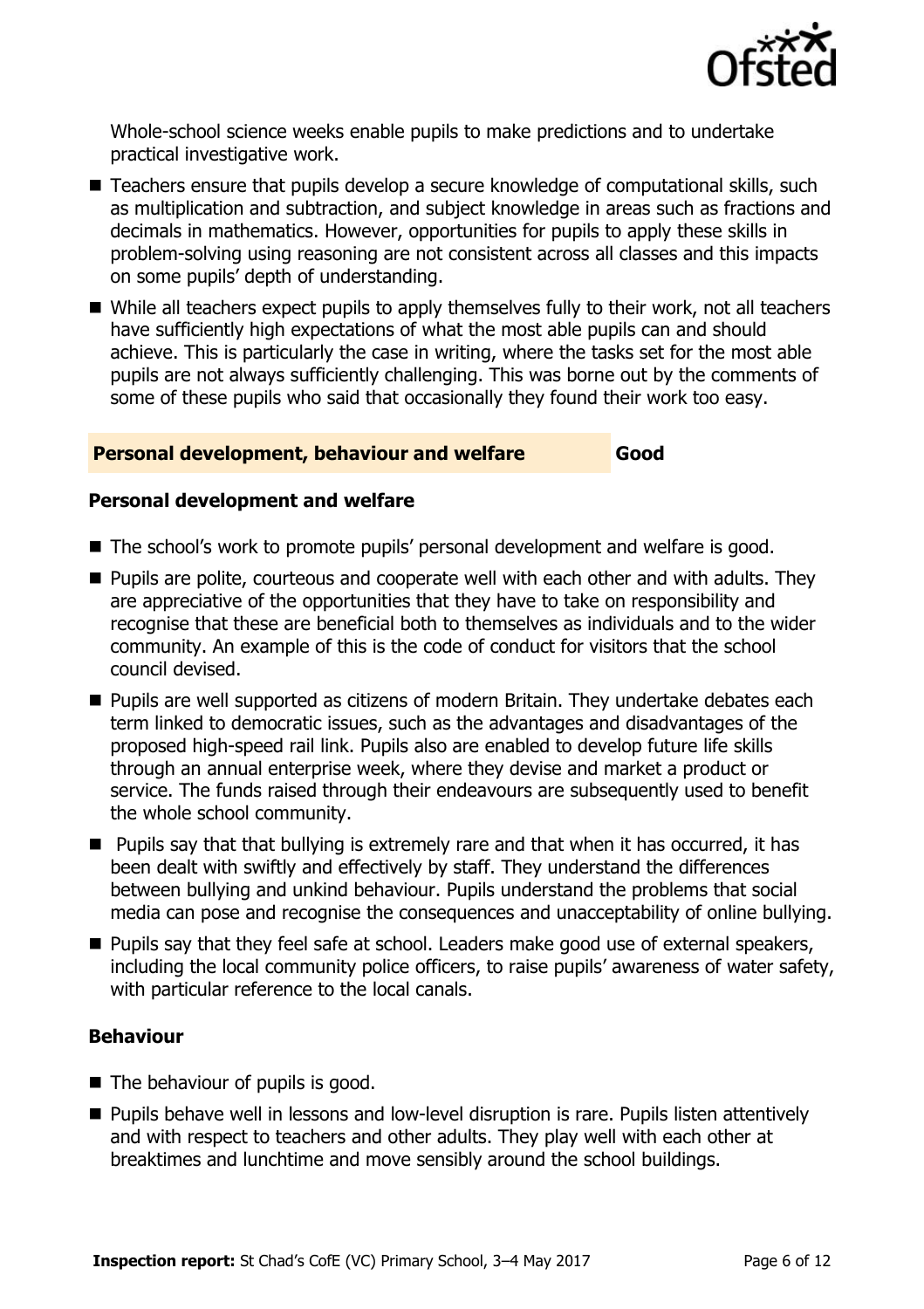

- Leaders have taken strong action to address any inappropriate behaviour that does occur. They have been successful in bringing about significant improvements for some pupils who have displayed challenging and unacceptable behaviour. However, pupils say that there are occasions when some staff are not consistent in their use of rewards and sanctions and do not act swiftly enough to address unacceptable behaviour from a very small minority of pupils. While the large majority of parents believe that behaviour is good, a small minority support the views of pupils as to the need for fully consistent management of behaviour.
- There are robust systems in place to monitor and promote good attendance. As a result, overall attendance has been consistently above the national average for the past three years. Pupils enjoy coming to school and recognise the impact that regular attendance has on their learning. The attendance of the small number of disadvantaged pupils in school has improved significantly and is now broadly in line with that of other pupils.
- The well-run before- and after-school club is valued and appreciated by parents and their children. It provides pupils with a calm and nurturing environment and a range of interesting activities.

### **Outcomes for pupils Good**

- **Pupils make good progress from their starting points in school and, as a result, achieve** standards that are above the national average.
- $\blacksquare$  In 2016, the proportions of pupils meeting the expected standards in reading, writing and mathematics in Year 2 were above the national average. This was also the case for pupils in Year 6. Pupils had made progress from their starting points that was broadly average in these subjects, with the strongest progress in reading.
- **Pupils who are currently in school are making good progress across all subjects.** Evidence seen in pupils' books supported the school's own assessment information and indicated that there was no significant difference between groups of pupils, including between boys and girls. Lower ability pupils make particularly strong progress as a result of teaching and support that is very well matched to their specific needs.
- Over recent years, disadvantaged pupils' outcomes have been slightly below those of other pupils nationally. As a result of the sharpened focus on their needs that is now evident, these pupils are now making accelerated progress and differences are diminishing rapidly.
- Outcomes in the national phonics screening check for pupils in Year 1 have been above the national average in recent years. This is a result of the high emphasis that the school places on ensuring that early reading is taught systematically and effectively.
- **Pupils who have special educational needs and/or disabilities make good progress.** There is a strong focus on identifying what the barriers to learning are and to matching support accurately to each pupil's needs. Progress is monitored rigorously and as a result of the effective provision, the majority of these pupils make rapid and sustained progress.
- The most able pupils in school, including the most able disadvantaged pupils, are not consistently achieving sufficiently high outcomes. In the 2016 national assessments,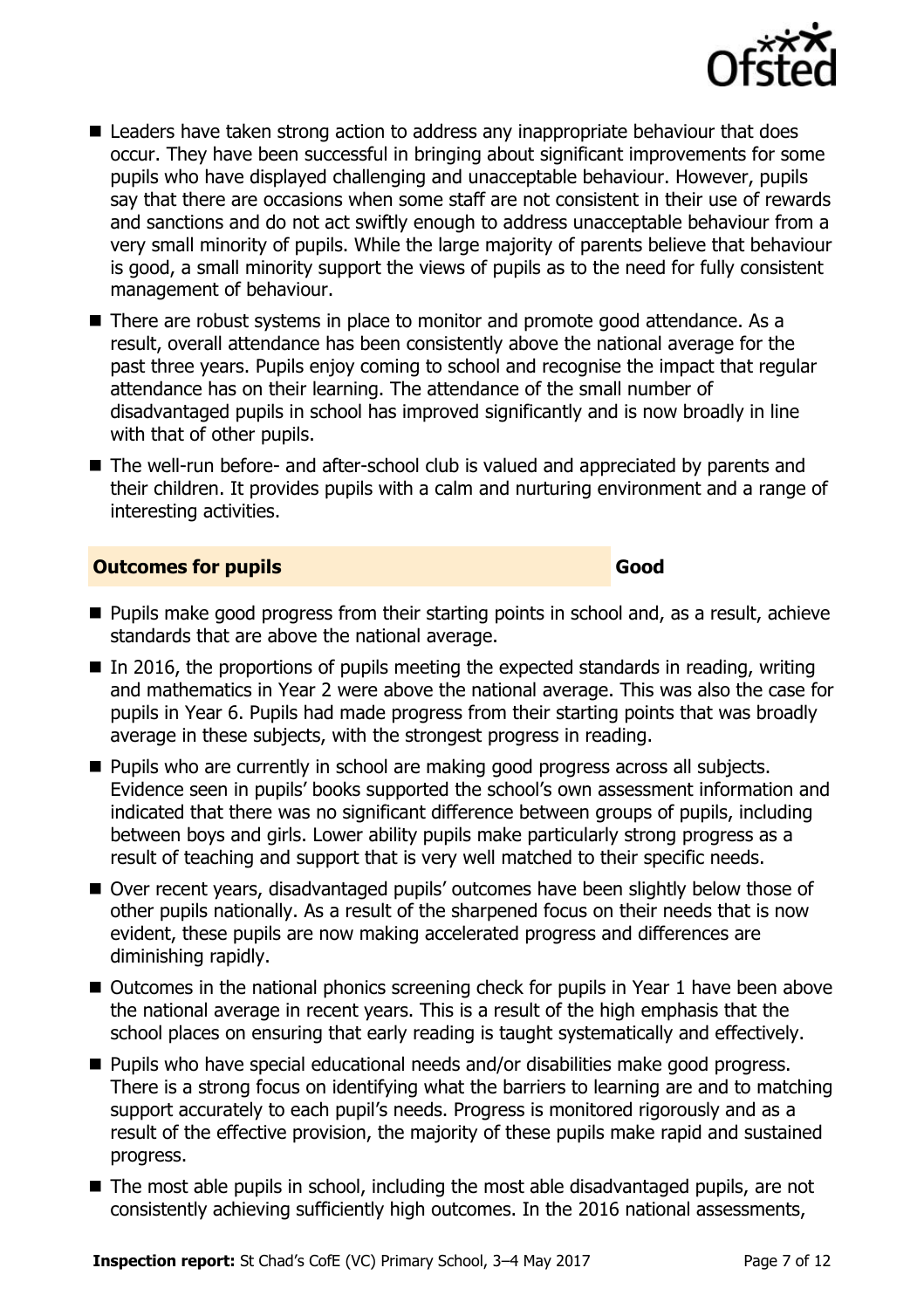

the proportion of pupils working at greater depth in Year 2 was slightly below the national average in reading and mathematics. While the proportion in Year 6 working at greater depth in both reading and mathematics was above the national average, too few pupils were working at greater depth in writing. While the most able pupils currently in school are often provided with work that is harder than that of other pupils, there is still a need to ensure that it is consistently challenging for these pupils across all subjects.

### **Early years provision Good**

- Children start in school with skills and knowledge that are broadly typical for their age. As a result of good teaching and high expectations from teachers and other staff they make good progress across all areas of learning. In 2016, the proportion of children who achieved a good level of development was well above the national average. The school's own assessment information and evidence gathered during the inspection, indicates that children currently in school are making similarly good progress. Children enter Year 1 very well prepared for their next stage of education.
- Despite the Nursery class having only been introduced in September 2016, provision for the youngest children in school is already good. Staff ensure that the needs of both the two- and three-year-old children are appropriately met. The indoor and outdoor classrooms are attractive and well-resourced places that allow children to explore and investigate through well-planned activities. As a result, children make good progress in developing physical skills and extending their language and communication abilities.
- Staff in the Reception class ensure that there is a good balance of child-initiated activities and structured, adult-led tasks. They are careful not to place a ceiling on children's learning and as a result, standards of reading, writing and mathematical development are high. For example, children were observed during the inspection to be engrossed with writing their own stories about 'Jack and the Beanstalk' and used a range of complex vocabulary. They showed sustained concentration and produced pieces of writing with accurate spelling, well-formed handwriting and good sentence structure.
- The teaching of phonics within early reading is particularly effective and contributes markedly to children's strong progress. Children develop an appreciation of stories and apply their phonic knowledge well within their written work.
- Assessment is used well by staff to measure children's progress and to identify the next steps in learning.
- Parents are valued as partners in their children's education. They are kept well informed about the progress that the children are making. All parents spoken to during the inspection were highly positive about the work of the early years staff.
- All welfare and safeguarding requirements are fully met. Staff development is strong, with all staff having appropriate first-aid training.
- The additional funding that the school receives, including for disadvantaged children, is used well. Children who have special educational needs and/or disabilities receive additional support, including through advice from outside agencies, such as speech therapists.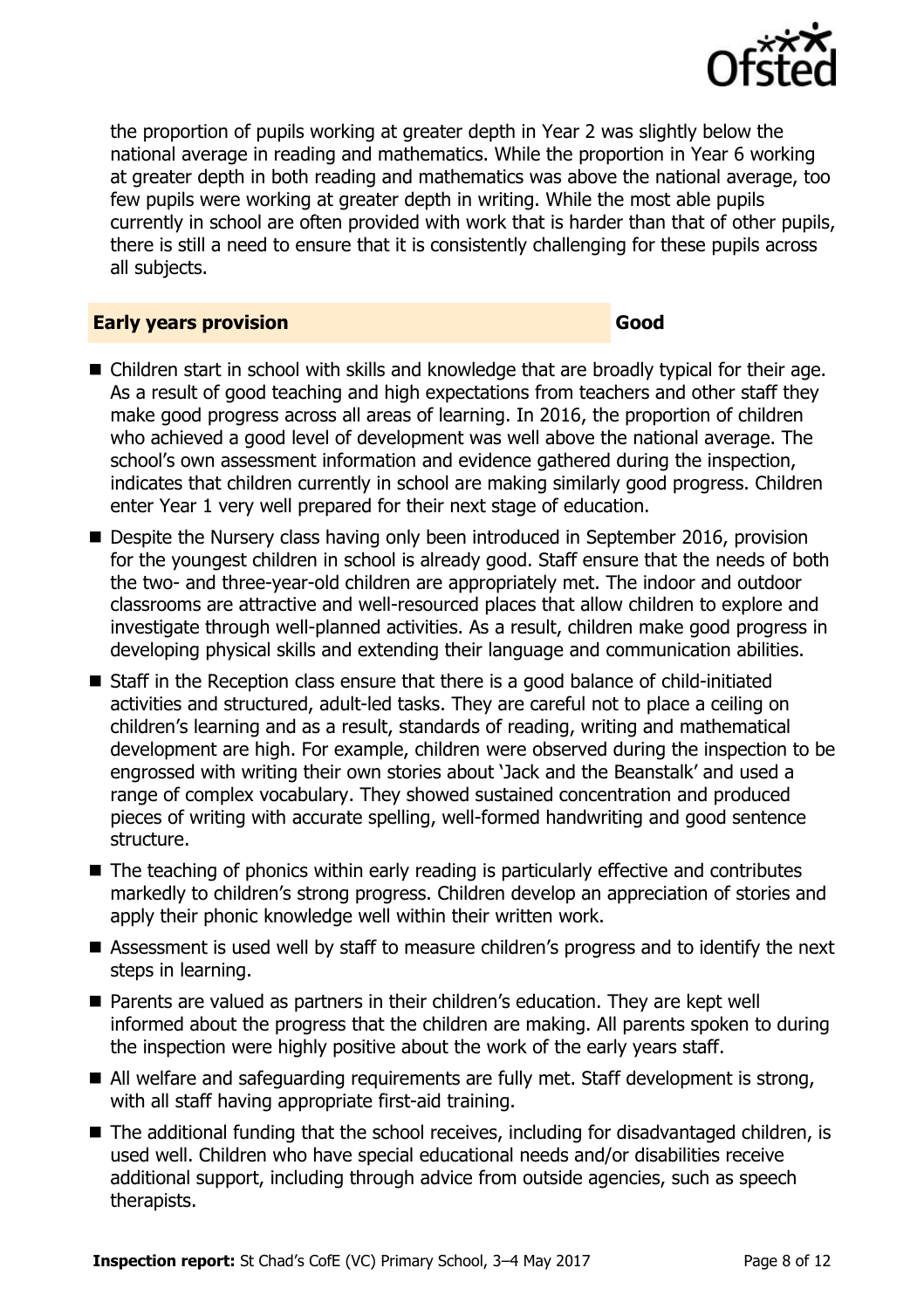

- Children are happy, well behaved and form good relationships. They understand the need to take turns and to share.
- **E** Leadership of the early years is currently undertaken by the headteacher and another senior leader. Leaders monitor and evaluate provision accurately. They recognise that there is the potential for further development of the early years leadership to allow for sharing of expertise both within school and across other settings.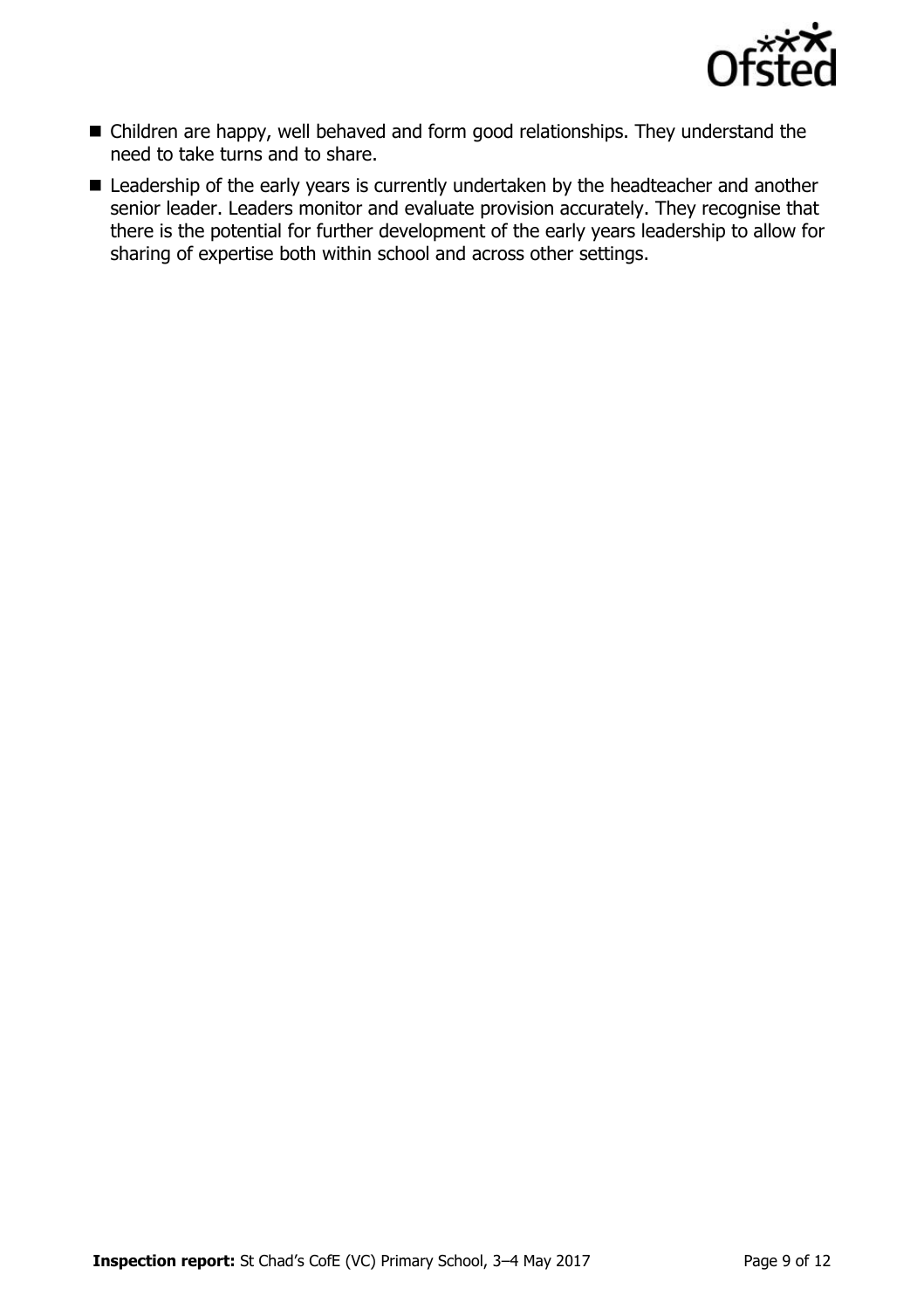

# **School details**

| Unique reference number | 124259        |
|-------------------------|---------------|
| Local authority         | Staffordshire |
| Inspection number       | 10032656      |

This inspection was carried out under section 8 of the Education Act 2005. The inspection was also deemed a section 5 inspection under the same Act.

| Type of school                      | Primary                                          |
|-------------------------------------|--------------------------------------------------|
| School category                     | Voluntary controlled                             |
| Age range of pupils                 | 2 to 11                                          |
| Gender of pupils                    | Mixed                                            |
| Number of pupils on the school roll | 213                                              |
| Appropriate authority               | The governing body                               |
| Chair                               | John Smith                                       |
| Headteacher                         | <b>Claire Evans</b>                              |
| Telephone number                    | 01543 512 000                                    |
| Website                             | www.st-chads-lichfield.staffs.sch.uk             |
| <b>Email address</b>                | headteacher@st-chads-<br>lichfield.staffs.sch.uk |
| Date of previous inspection         | $9 - 10$ May 2013                                |

### **Information about this school**

- The school does not meet requirements on the publication of information about the most recent key stage 2 results on its website.
- St Chad's CofE Primary School is smaller than the average-sized primary school.
- $\blacksquare$  The proportion of disadvantaged pupils is below average.
- $\blacksquare$  The large majority of pupils are White British.
- The proportion of pupils who have special educational needs and/or disabilities is above the national average
- The school meets the government's current floor standards, which are the minimum expectations for pupils' attainment and progress in reading, writing and mathematics for pupils in Year 6.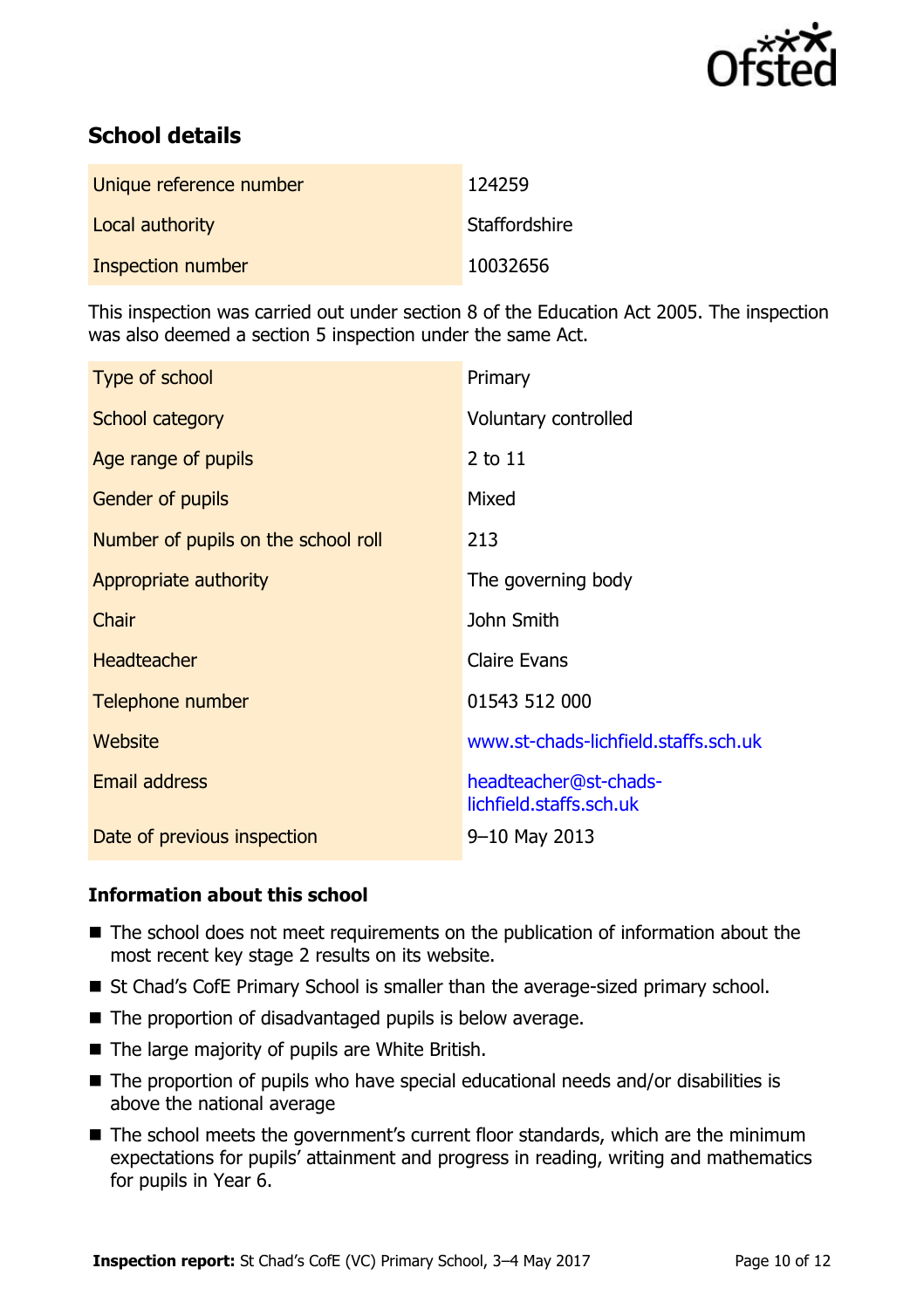

## **Information about this inspection**

- The inspectors observed pupils' learning in 14 lessons or parts of lessons. A number of these observations were undertaken with the headteacher and deputy headteacher.
- The inspectors looked at work in pupils' books and listened to pupils read. They met with a group of pupils, including members of the school council. The inspectors observed pupils' behaviour at lunch and breaktimes, as well as in lessons.
- The inspectors looked at a range of documentation, including assessments and records of pupils' progress, the school's checks and records relating to safeguarding, child protection and attendance, records of how teaching is managed and the school improvement plans.
- Meetings were held with the headteacher, deputy headteacher, a senior leader and a middle leader. The lead inspector met with six members of the governing body, including the chair of the governing body.
- The inspectors took account of the 59 responses to the online questionnaire, Parent View, and considered free-text responses from parents. They also talked to parents at the start of the school day. They considered the 19 responses to the staff questionnaire and the 31 responses to the pupil questionnaire.

### **Inspection team**

| Adam Hewett, lead inspector | Her Majesty's Inspector |
|-----------------------------|-------------------------|
| <b>Kate Hanson</b>          | <b>Ofsted Inspector</b> |
| <b>Wayne Simner</b>         | <b>Ofsted Inspector</b> |